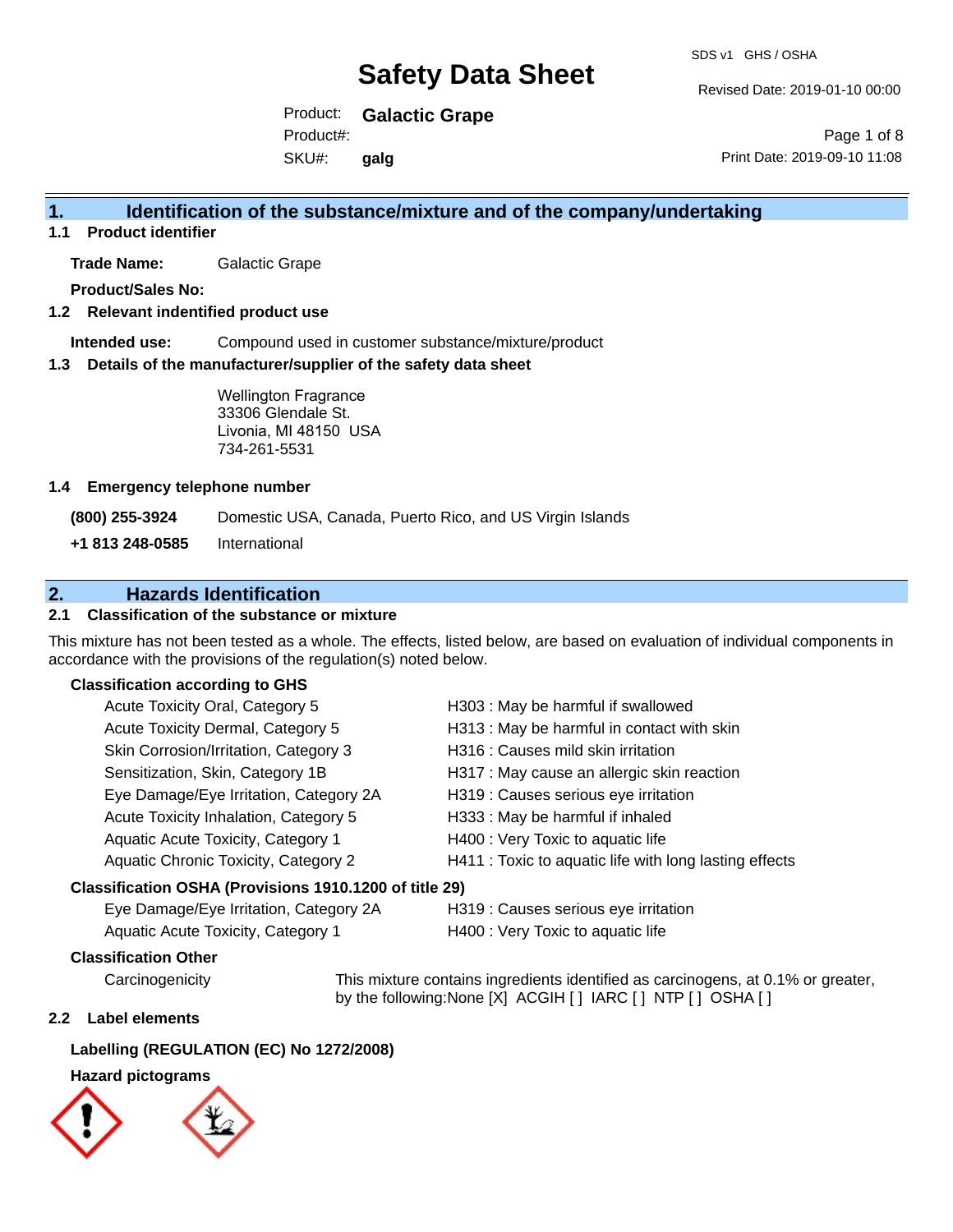#### SDS v1 GHS / OSHA

Revised Date: 2019-01-10 00:00

Print Date: 2019-09-10 11:08

Page 2 of 8

## Product: **Galactic Grape**

Product#:

SKU#: **galg**

| <b>Signal Word: Warning</b>     |                                                                                                                                  |  |
|---------------------------------|----------------------------------------------------------------------------------------------------------------------------------|--|
| <b>Hazard statments</b>         |                                                                                                                                  |  |
| H <sub>303</sub>                | May be harmful if swallowed                                                                                                      |  |
| H313                            | May be harmful in contact with skin                                                                                              |  |
| H316                            | Causes mild skin irritation                                                                                                      |  |
| H317                            | May cause an allergic skin reaction                                                                                              |  |
| H319                            | Causes serious eye irritation                                                                                                    |  |
| H333                            | May be harmful if inhaled                                                                                                        |  |
| H400                            | Very Toxic to aquatic life                                                                                                       |  |
| H411                            | Toxic to aquatic life with long lasting effects                                                                                  |  |
| <b>Precautionary Statements</b> |                                                                                                                                  |  |
| <b>Prevention:</b>              |                                                                                                                                  |  |
| P <sub>264</sub>                | Wash hands thoroughly after handling                                                                                             |  |
| P272                            | Contaminated work clothing should not be allowed out of the workplace                                                            |  |
| P273                            | Avoid release to the environment                                                                                                 |  |
| <b>Response:</b>                |                                                                                                                                  |  |
| $P302 + P352$                   | IF ON SKIN: Wash with soap and water                                                                                             |  |
| $P304 + P312$                   | IF INHALED: Call a POISON CENTER or doctor/physician if you feel unwell                                                          |  |
| $P305 + P351 + P338$            | IF IN EYES: Rinse cautiously with water for several minutes Remove contact lenses if<br>present and easy to do. continue rinsing |  |
| P312                            | Call a POISON CENTER or doctor/physician if you feel unwell                                                                      |  |
| $P333 + P313$                   | If skin irritation or a rash occurs: Get medical advice/attention                                                                |  |
| $P337 + P313$                   | If eye irritation persists: Get medical advice/attention                                                                         |  |
| P363                            | Wash contaminated clothing before reuse                                                                                          |  |
| P391                            | <b>Collect Spillage</b>                                                                                                          |  |

### **2.3 Other Hazards**

### **no data available**

# **3. Composition/Information on Ingredients**

# **3.1 Mixtures**

This product is a complex mixture of ingredients, which contains among others the following substance(s), presenting a health or environmental hazard within the meaning of the UN Globally Harmonized System of Classification and Labeling of Chemicals (GHS):

| CAS#<br>Ingredient     | EC#                         | Conc.<br>Range | <b>GHS Classification</b> |
|------------------------|-----------------------------|----------------|---------------------------|
| 120-51-4               | 204-402-9                   | $20 - 30 \%$   | H302; H313; H400; H411    |
| <b>Benzyl Benzoate</b> |                             |                |                           |
| 134-20-3               | 205-132-4                   | $10 - 20%$     | H303; H316; H319; H402    |
| Methyl anthranilate    |                             |                |                           |
| 77-83-8                | $201 - 061 - 8$             | $5 - 10 \%$    | H317; H401; H411          |
|                        | Ethyl Methylphenylglycidate |                |                           |
|                        |                             |                |                           |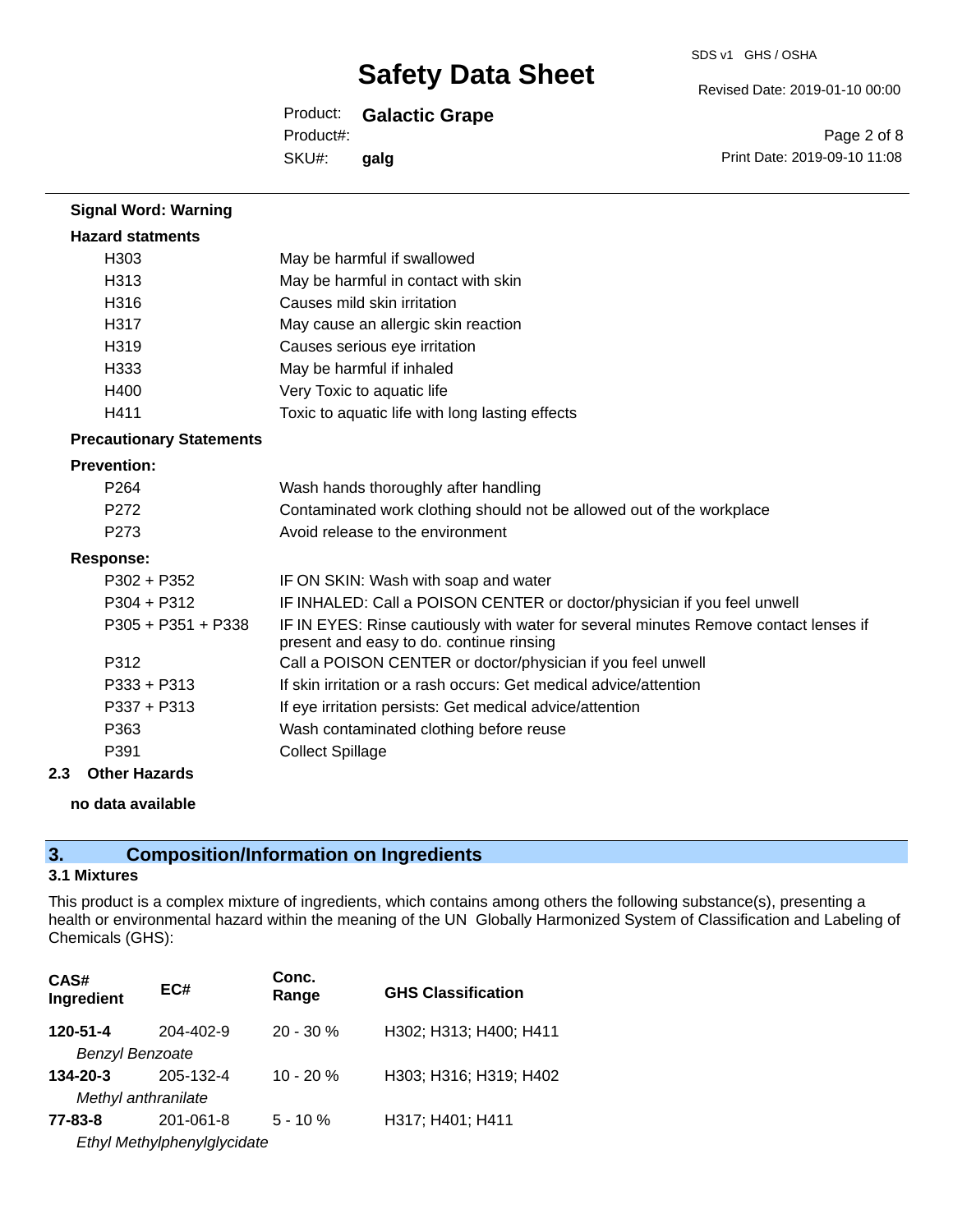SDS v1 GHS / OSHA

#### Revised Date: 2019-01-10 00:00

# Product: **Galactic Grape**

Product#:

SKU#: **galg**

|                              | Page 3 of 8 |  |
|------------------------------|-------------|--|
| Print Date: 2019-09-10 11:08 |             |  |

| CAS#<br>Ingredient                                       | EC#                             | Conc.<br>Range | <b>GHS Classification</b>           |
|----------------------------------------------------------|---------------------------------|----------------|-------------------------------------|
| 104-54-1                                                 | 203-212-3                       | $2 - 5%$       | H303; H317                          |
| Cinnamyl Alcohol                                         |                                 |                |                                     |
| 105-54-4                                                 | 203-306-4                       | $2 - 5%$       | H <sub>226</sub> ; H <sub>401</sub> |
| Ethyl butyrate                                           |                                 |                |                                     |
| 128-37-0                                                 | 204-881-4                       | $2 - 5%$       | H316; H400; H410                    |
|                                                          | <b>Butylated hydroxytoluene</b> |                |                                     |
| 78-70-6                                                  | 201-134-4                       | $1 - 2%$       | H227; H303; H315; H317; H319; H402  |
| Linalool                                                 |                                 |                |                                     |
| 706-14-9                                                 | 211-892-8                       | $1 - 2%$       | H316                                |
| gamma-Decalactone                                        |                                 |                |                                     |
| 14901-07-6                                               | 238-969-9                       | $1 - 2%$       | H316; H401; H411                    |
| beta-lonone                                              |                                 |                |                                     |
| 123-68-2                                                 | 204-642-4                       | $1 - 2%$       | H227; H301; H311; H331; H400; H412  |
| Allyl hexanoate                                          |                                 |                |                                     |
| See Section 16 for full text of GHS classification codes |                                 |                |                                     |

See Section 16 for full text of GHS classification codes which where not shown in section 2

Total Hydrocarbon Content  $(\% w/w) = 0.00$ 

| <b>First Aid Measures</b><br>4.                                                   |                                                                                                               |
|-----------------------------------------------------------------------------------|---------------------------------------------------------------------------------------------------------------|
| <b>Description of first aid measures</b><br>4.1                                   |                                                                                                               |
| Inhalation:                                                                       | Remove from exposure site to fresh air and keep at rest.<br>Obtain medical advice.                            |
| Eye Exposure:                                                                     | Flush immediately with water for at least 15 minutes.<br>Contact physician if symptoms persist.               |
| <b>Skin Exposure:</b>                                                             | Remove contaminated clothes. Wash thoroughly with water (and soap).<br>Contact physician if symptoms persist. |
| Ingestion:                                                                        | Rinse mouth with water and obtain medical advice.                                                             |
| Most important symptoms and effects, both acute and delayed<br>4.2                |                                                                                                               |
| <b>Symptoms:</b>                                                                  | no data available                                                                                             |
| <b>Risks:</b>                                                                     | Refer to Section 2.2 "Hazard Statements"                                                                      |
| Indication of any immediate medical attention and special treatment needed<br>4.3 |                                                                                                               |
| Treatment:                                                                        | Refer to Section 2.2 "Response"                                                                               |
|                                                                                   |                                                                                                               |
| 5.<br><b>Fire-Fighting measures</b>                                               |                                                                                                               |
| <b>Extinguishing media</b><br>5.1                                                 |                                                                                                               |
| Suitable:                                                                         | Carbon dioxide (CO2), Dry chemical, Foam                                                                      |
| <b>Unsuitable</b>                                                                 | Do not use a direct water jet on burning material                                                             |
| 5.2 Special hazards arising from the substance or mixture                         |                                                                                                               |
| <b>During fire fighting:</b>                                                      | Water may be ineffective                                                                                      |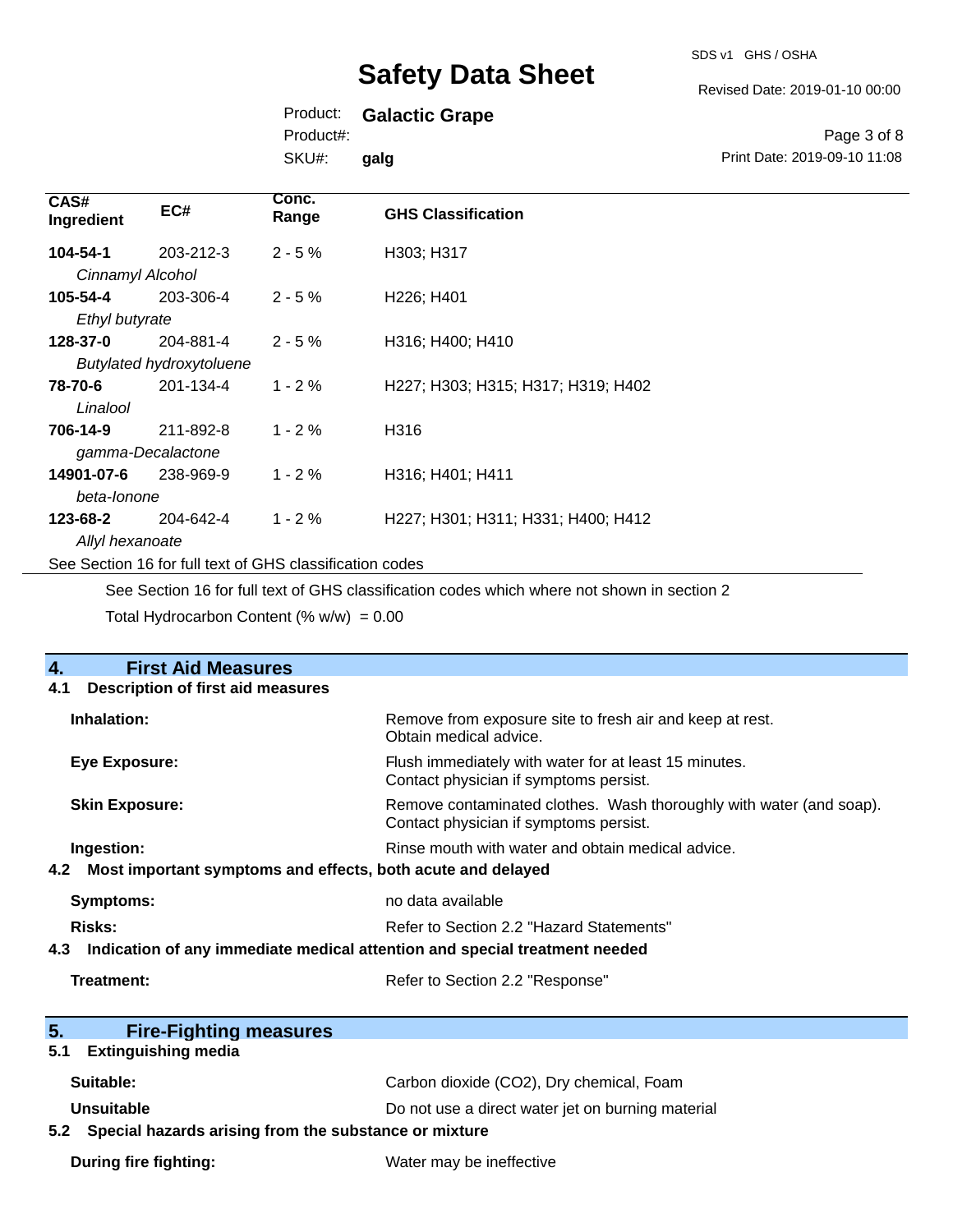SDS v1 GHS / OSHA

Revised Date: 2019-01-10 00:00

Print Date: 2019-09-10 11:08

Page 4 of 8

Product: **Galactic Grape**

Product#:

SKU#: **galg**

### **5.3 Advice for firefighters**

**Further information:** Standard procedure for chemical fires

### **6. Accidental Release Measures**

### **6.1 Personal precautions, protective equipment and emergency procedures**

Avoid inhalation and contact with skin and eyes. A self-contained breathing apparatus is recommended in case of a major spill.

#### **6.2 Environmental precautions**

Keep away from drains, soil, and surface and groundwater.

#### **6.3 Methods and materials for containment and cleaning up**

Clean up spillage promptly. Remove ignition sources. Provide adequate ventilation. Avoid excessive inhalation of vapors. Gross spillages should be contained by use of sand or inert powder and disposed of according to the local regulations.

#### **6.4 Reference to other sections**

Not Applicable

## **7. Handling and Storage**

#### **7.1 Precautions for safe handling**

Apply according to good manufacturing and industrial hygiene practices with proper ventilation. Do not drink, eat or smoke while handling. Respect good personal hygiene.

#### **7.2 Conditions for safe storage, including any incompatibilities**

Store in a cool, dry and ventilated area away from heat sources and protected from light in tightly closed original container. Avoid uncoated metal container. Keep air contact to a minimum.

#### **7.3 Specific end uses**

No information available

### **8. Exposure Controls/Personal Protection**

#### **8.1 Control parameters**

**Exposure Limits: Component** ACGIH TWA ppm STEL ppm TWA ppm STEL ppm ACGIH OSHA OSHA **128-37-0** *Butylated hydroxytoluene* 2 **Engineering Controls:** Use local exhaust as needed.

## **8.2 Exposure controls - Personal protective equipment**

| Eye protection:                | Tightly sealed goggles, face shield, or safety glasses with brow guards and side shields, etc.<br>as may be appropriate for the exposure |
|--------------------------------|------------------------------------------------------------------------------------------------------------------------------------------|
| <b>Respiratory protection:</b> | Avoid excessive inhalation of concentrated vapors. Apply local ventilation where appropriate.                                            |
| <b>Skin protection:</b>        | Avoid Skin contact. Use chemically resistant gloves as needed.                                                                           |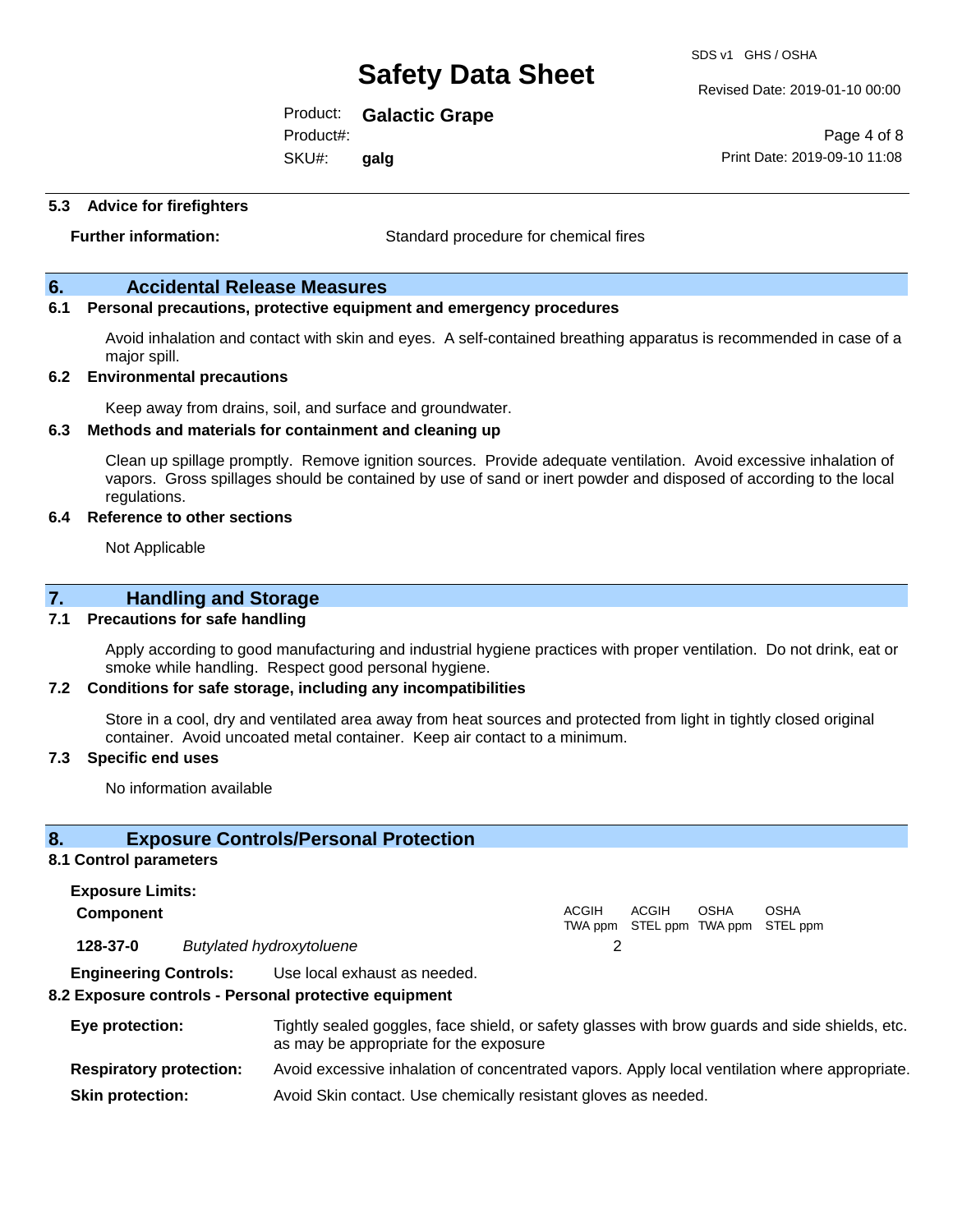Revised Date: 2019-01-10 00:00

Product: **Galactic Grape**

SKU#: Product#: **galg**

Page 5 of 8 Print Date: 2019-09-10 11:08

# **9. Physical and Chemical Properties**

# **9.1 Information on basic physical and chemical properties**

| Appearance:                  | Liquid                                            |
|------------------------------|---------------------------------------------------|
| Odor:                        | Conforms to Standard                              |
| Color:                       | Yellow Tint (G0/1) to Greenish Yellow/Yellow (G5) |
| <b>Viscosity:</b>            | Liquid                                            |
| <b>Freezing Point:</b>       | Not determined                                    |
| <b>Boiling Point:</b>        | Not determined                                    |
| <b>Melting Point:</b>        | Not determined                                    |
| <b>Flashpoint (CCCFP):</b>   | >200 F (93.33 C)                                  |
| <b>Auto flammability:</b>    | Not determined                                    |
| <b>Explosive Properties:</b> | None Expected                                     |
| <b>Oxidizing properties:</b> | None Expected                                     |
| Vapor Pressure (mmHg@20 C):  | 0.5524                                            |
| %VOC:                        | 0.55                                              |
| Specific Gravity @ 25 C:     | 0.9930                                            |
| Density @ 25 C:              | 0.9900                                            |
| Refractive Index @ 20 C:     | 1.5010                                            |
| Soluble in:                  | Oil                                               |

# **10. Stability and Reactivity**

| <b>10.1 Reactivity</b>                  | <b>None</b>                                        |
|-----------------------------------------|----------------------------------------------------|
| <b>10.2 Chemical stability</b>          | Stable                                             |
| 10.3 Possibility of hazardous reactions | None known                                         |
| <b>10.4 Conditions to avoid</b>         | None known                                         |
| 10.5 Incompatible materials             | Strong oxidizing agents, strong acids, and alkalis |
| 10.6 Hazardous decomposition products   | None known                                         |

| 11. | <b>Toxicological Information</b>  |  |
|-----|-----------------------------------|--|
|     | <b>11.1 Toxicological Effects</b> |  |

Acute Toxicity Estimates (ATEs) based on the individual Ingredient Toxicity Data utilizing the "Additivity Formula"

| Acute toxicity - Oral - (Rat) mg/kg          | (LD50: 2655.1903) May be harmful if swallowed            |
|----------------------------------------------|----------------------------------------------------------|
| Acute toxicity - Dermal - (Rabbit) mg/kg     | (LD50: 3902.7075) May be harmful in contact with skin    |
| Acute toxicity - Inhalation - (Rat) mg/L/4hr | (LD50: 36.9048) May be harmful if inhaled                |
| <b>Skin corrosion / irritation</b>           | May be harmful if inhaled                                |
| Serious eye damage / irritation              | Causes serious eye irritation                            |
| <b>Respiratory sensitization</b>             | Not classified - the classification criteria are not met |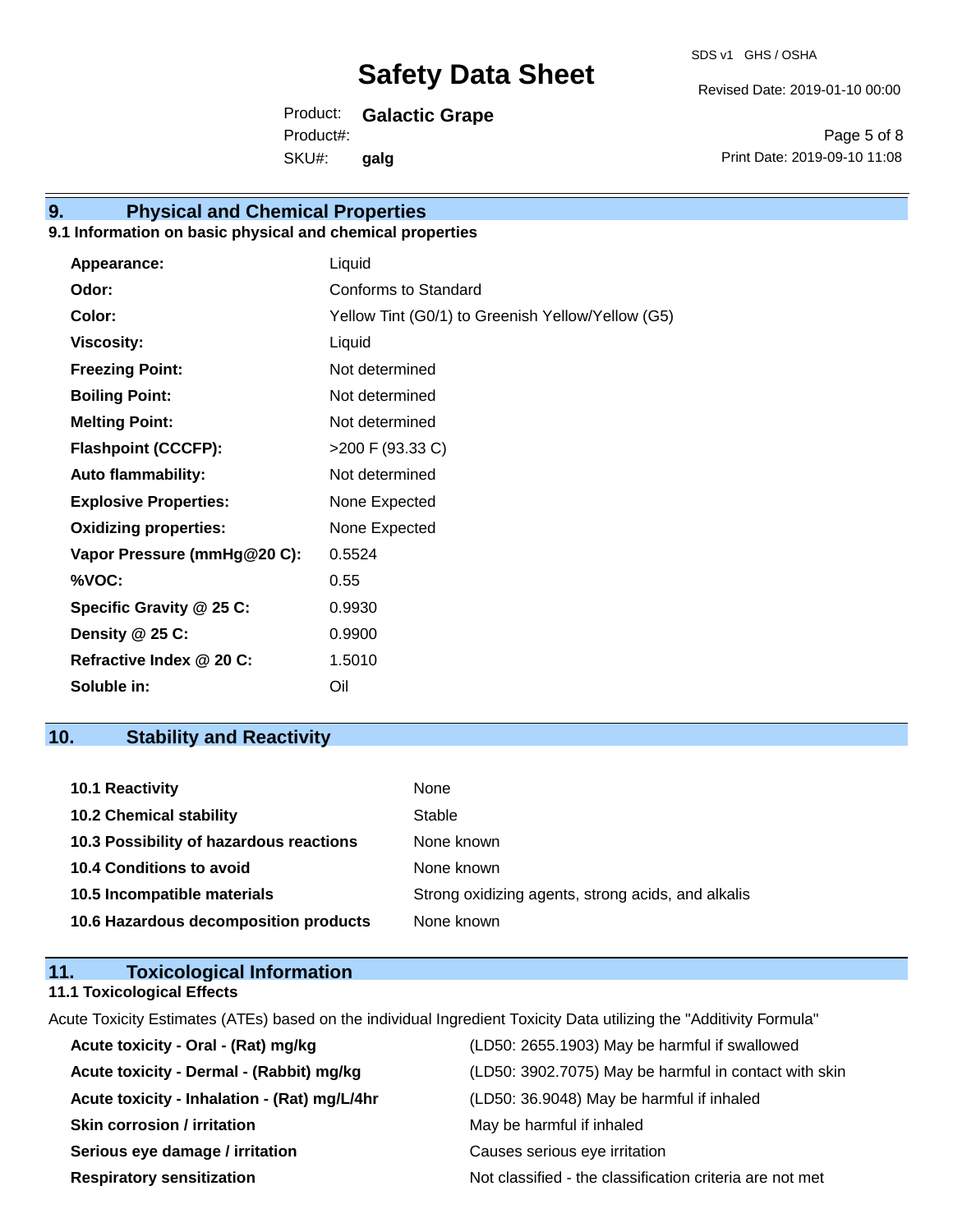SDS v1 GHS / OSHA

Revised Date: 2019-01-10 00:00

Product: **Galactic Grape** SKU#: Product#: **galg**

Page 6 of 8 Print Date: 2019-09-10 11:08

| May cause an allergic skin reaction                      |
|----------------------------------------------------------|
| Not classified - the classification criteria are not met |
| Not classified - the classification criteria are not met |
| Not classified - the classification criteria are not met |
| Not classified - the classification criteria are not met |
| Not classified - the classification criteria are not met |
| Not classified - the classification criteria are not met |
|                                                          |

| <b>Ecological Information</b><br>12. |                                                 |  |  |
|--------------------------------------|-------------------------------------------------|--|--|
| <b>12.1 Toxicity</b>                 |                                                 |  |  |
| <b>Acute acquatic toxicity</b>       | Very Toxic to aquatic life                      |  |  |
| <b>Chronic acquatic toxicity</b>     | Toxic to aquatic life with long lasting effects |  |  |
| <b>Toxicity Data on soil</b>         | no data available                               |  |  |
| <b>Toxicity on other organisms</b>   | no data available                               |  |  |
| 12.2 Persistence and degradability   | no data available                               |  |  |
| 12.3 Bioaccumulative potential       | no data available                               |  |  |
| 12.4 Mobility in soil                | no data available                               |  |  |
| 12.5 Other adverse effects           | no data available                               |  |  |
|                                      |                                                 |  |  |

## **13. Disposal Conditions**

#### **13.1 Waste treatment methods**

Do not allow product to reach sewage systems. Dispose of in accordance with all local and national regulations. Send to a licensed waste management company.The product should not be allowed to enter drains, water courses or the soil. Do not contaminate ponds, waterways or ditches with chemical or used container.

# **14. Transport Information**

| <b>Marine Pollutant</b>                                       | Yes. Ingredient of greatest environmental impact:<br>120-51-4 : (20 - 30 %) : Benzyl Benzoate |                                     |                   |                 |               |
|---------------------------------------------------------------|-----------------------------------------------------------------------------------------------|-------------------------------------|-------------------|-----------------|---------------|
| <b>Regulator</b>                                              |                                                                                               | <b>Class</b>                        | <b>Pack Group</b> | <b>Sub Risk</b> | UN-nr.        |
| U.S. DOT (Non-Bulk)                                           |                                                                                               | Not Regulated - Not Dangerous Goods |                   |                 |               |
| <b>Chemicals NOI</b>                                          |                                                                                               |                                     |                   |                 |               |
| <b>ADR/RID (International Road/Rail)</b>                      |                                                                                               |                                     |                   |                 |               |
| <b>Environmentally Hazardous</b><br>Substance, Liquid, n.o.s. |                                                                                               | 9                                   | Ш                 |                 | UN3082        |
| <b>IATA (Air Cargo)</b>                                       |                                                                                               |                                     |                   |                 |               |
| <b>Environmentally Hazardous</b><br>Substance, Liquid, n.o.s. |                                                                                               | 9                                   | Ш                 |                 | <b>UN3082</b> |
| IMDG (Sea)                                                    |                                                                                               |                                     |                   |                 |               |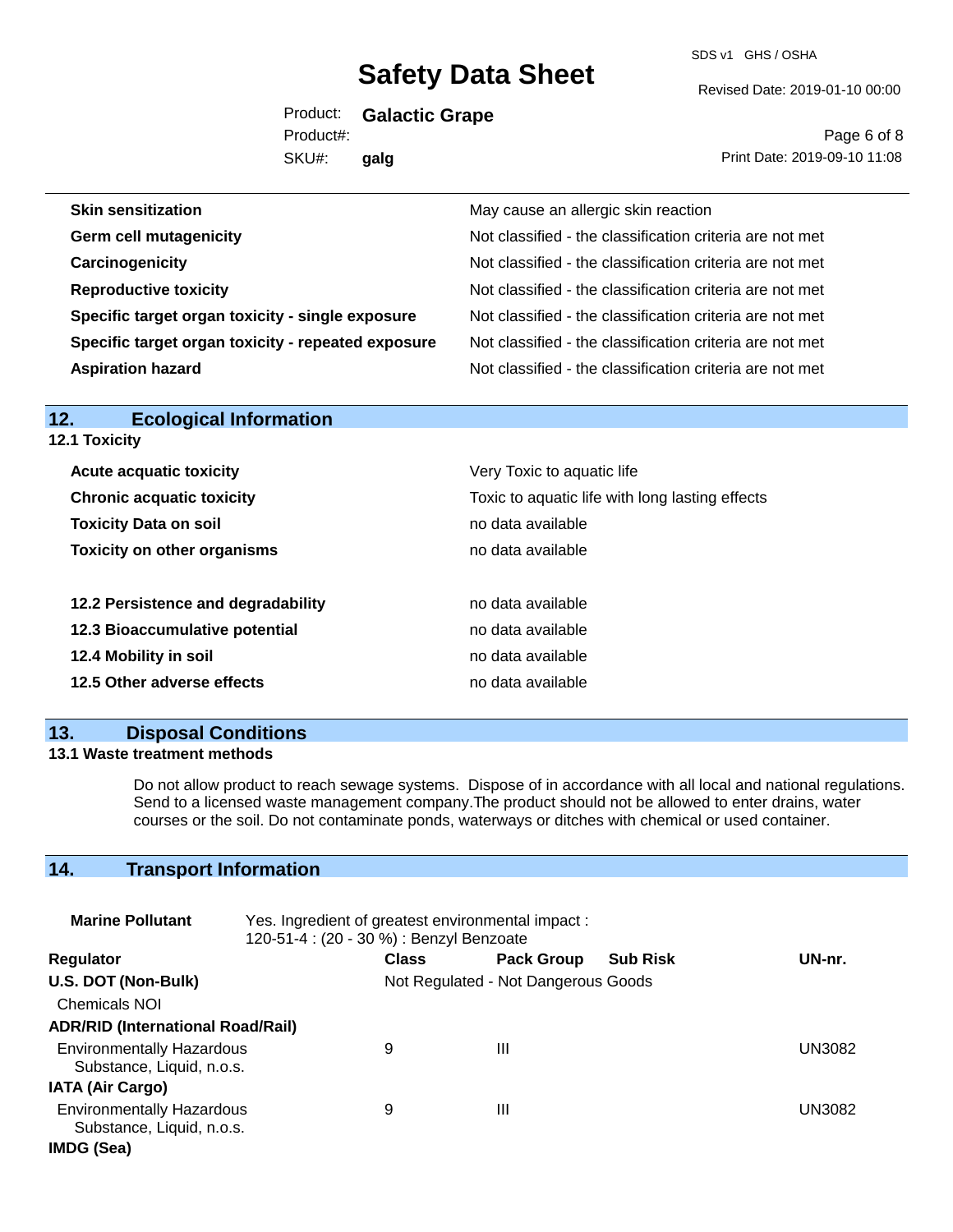SDS v1 GHS / OSHA

Revised Date: 2019-01-10 00:00

|                                                               | Product:<br>Product#: |                                                 | <b>Galactic Grape</b>                                        | Page 7 of 8                  |
|---------------------------------------------------------------|-----------------------|-------------------------------------------------|--------------------------------------------------------------|------------------------------|
|                                                               | SKU#:                 | galg                                            |                                                              | Print Date: 2019-09-10 11:08 |
| <b>Environmentally Hazardous</b><br>Substance, Liquid, n.o.s. |                       | 9                                               | Ш                                                            | <b>UN3082</b>                |
| 15.<br><b>Regulatory Information</b>                          |                       |                                                 |                                                              |                              |
| <b>U.S. Federal Regulations</b>                               |                       |                                                 |                                                              |                              |
| <b>TSCA (Toxic Substance Control Act)</b>                     |                       |                                                 | All components of the substance/mixture are listed or exempt |                              |
| 40 CFR(EPCRA, SARA, CERCLA and CAA)                           |                       | This product contains NO components of concern. |                                                              |                              |
| <b>U.S. State Regulations</b>                                 |                       |                                                 |                                                              |                              |
| <b>California Proposition 65 Warning</b>                      |                       |                                                 | No Warning required                                          |                              |
| <b>Canadian Regulations</b>                                   |                       |                                                 |                                                              |                              |
| <b>DSL</b>                                                    |                       |                                                 | 100.00% of the components are listed or exempt.              |                              |
| 16.<br><b>Other Information</b>                               |                       |                                                 |                                                              |                              |

### **GHS H-Statements referred to under section 3 and not listed in section 2**

| H226 : Flammable liquid and vapour                          | H227 : Combustible liquid                                |
|-------------------------------------------------------------|----------------------------------------------------------|
| H301 : Toxic if swallowed                                   | H302 : Harmful if swallowed                              |
| H311 : Toxic in contact with skin                           | H315 : Causes skin irritation                            |
| H319 : Causes serious eye irritation                        | H331 : Toxic if inhaled                                  |
| H401 : Toxic to aquatic life                                | H402 : Harmful to aquatic life                           |
| H410 : Very toxic to aquatic life with long lasting effects | H412 : Harmful to aquatic life with long lasting effects |
| <b>Total Fractional Values</b>                              |                                                          |
| (TFV) Risk                                                  | Risk<br>(TFV).                                           |
| (135.48) Acute Toxicity Inhalation, Category 5              | (21.35) Aquatic Chronic Toxicity, Category 3             |
| (5.30) Sensitization, Skin, Category 1B                     | (2.37) Skin Corrosion/Irritation, Category 3             |
| (2.13) Aquatic Chronic Toxicity, Category 2                 | (1.88) Acute Toxicity Oral, Category 5                   |
| (1.82) Eye Damage/Eye Irritation, Category 2                | (1.76) Eye Damage/Eye Irritation, Category 2A            |
| (1.47) Aquatic Chronic Toxicity, Category 4                 | (1.28) Acute Toxicity Dermal, Category 5                 |
| (1.14) Aquatic Acute Toxicity, Category 1                   |                                                          |

#### Remarks

This safety data sheet is based on the properties of the material known to WellingtonFragrance at the time the data sheet was issued. The safety data sheet is intended to provide information for a health and safety assessment of the material and the circumstances, under which it is packaged, stored or applied in the workplace. For such a safety assessment Wellington Fragrance holds no responsibility. This document is not intended for quality assurance purposes.